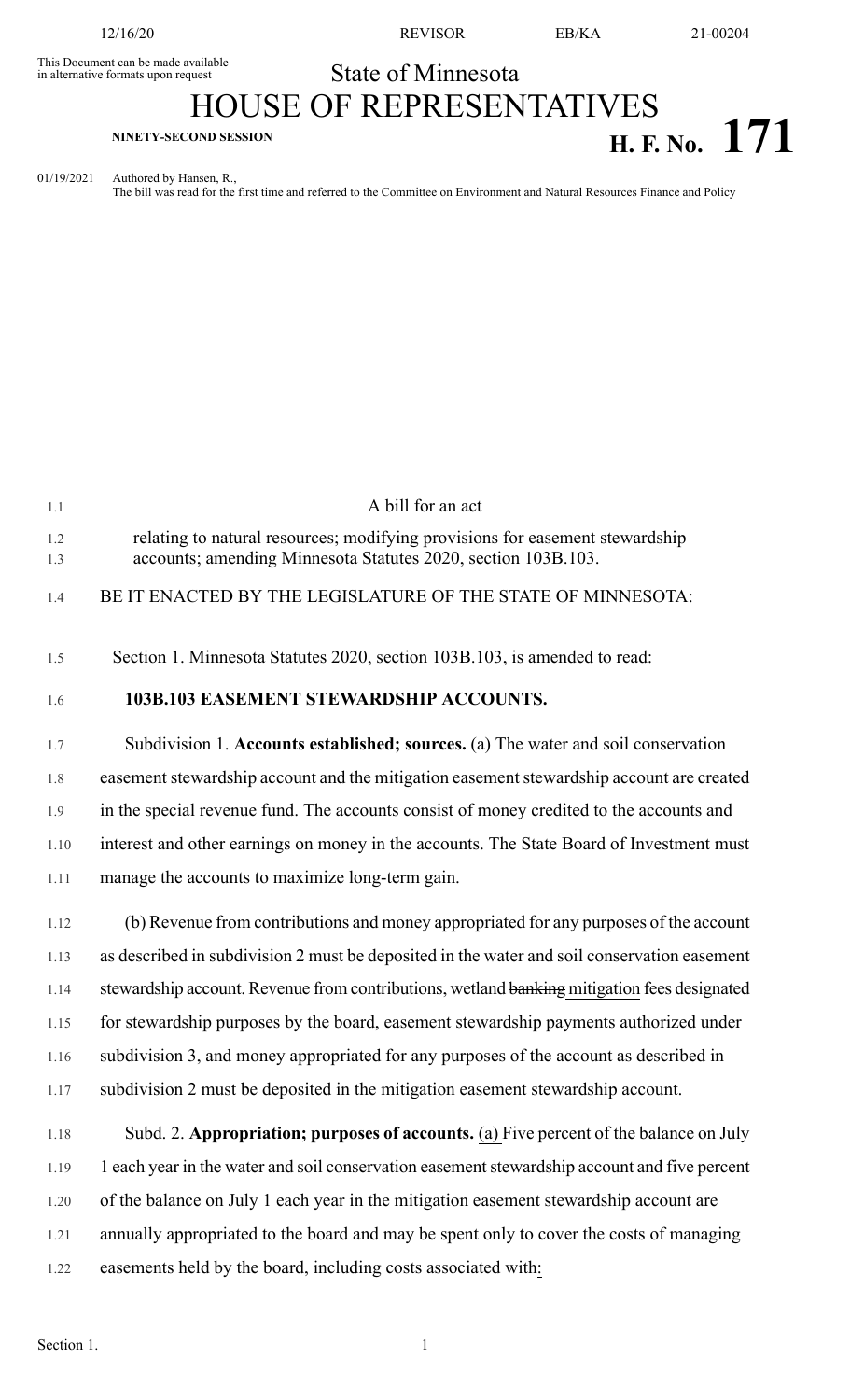| 2.1  | (1) repairing or replacing structures;                                                      |
|------|---------------------------------------------------------------------------------------------|
| 2.2  | (2) maintaining vegetation and hydrology;                                                   |
| 2.3  | $(3)$ monitoring,;                                                                          |
| 2.4  | $(4)$ landowner contacts,;                                                                  |
| 2.5  | (5) records storage and management,;                                                        |
| 2.6  | $(6)$ processing landowner notices,;                                                        |
| 2.7  | $(7)$ requests for approval or amendments,;                                                 |
| 2.8  | $(8)$ enforcement, and                                                                      |
| 2.9  | (9) legal services associated with easement management activities.                          |
| 2.10 | (b) When needed to cover the costs on easements held by the board, the board may            |
| 2.11 | request an allocation from the mitigation easement stewardship account and the water and    |
| 2.12 | soil conservation easement stewardship account to cover costs associated with:              |
| 2.13 | (1) legal compliance costs;                                                                 |
| 2.14 | (2) repairing or replacing structures; and                                                  |
| 2.15 | (3) maintaining vegetation and hydrology.                                                   |
| 2.16 | Subd. 3. Financial contributions. The board shall seek a financial contribution to the      |
| 2.17 | water and soil conservation easement stewardship account for each conservation easement     |
| 2.18 | acquired by the board. The board shall seek a financial contribution or assess an easement  |
| 2.19 | stewardship payment to the mitigation easement stewardship account for each wetland         |
| 2.20 | banking mitigation easement acquired by the board. Unless otherwise provided by law, the    |
| 2.21 | board shall determine the amount of the contribution or payment, which must be an amount    |
| 2.22 | calculated to earn sufficient money to meet the costs of managing the easement at a level   |
| 2.23 | that neither significantly overrecovers nor underrecovers the costs. In determining the     |
| 2.24 | amount of the financial contribution, the board shall consider:                             |
| 2.25 | (1) the estimated annual staff hours needed to manage the conservation easement, taking     |
| 2.26 | into consideration factors such as easement type, size, location, and complexity;           |
| 2.27 | (2) the average hourly wages for the class or classes of state and local employees expected |
| 2.28 | to manage the easement;                                                                     |
| 2.29 | (3) the estimated annual travel expenses to manage the easement;                            |
|      |                                                                                             |